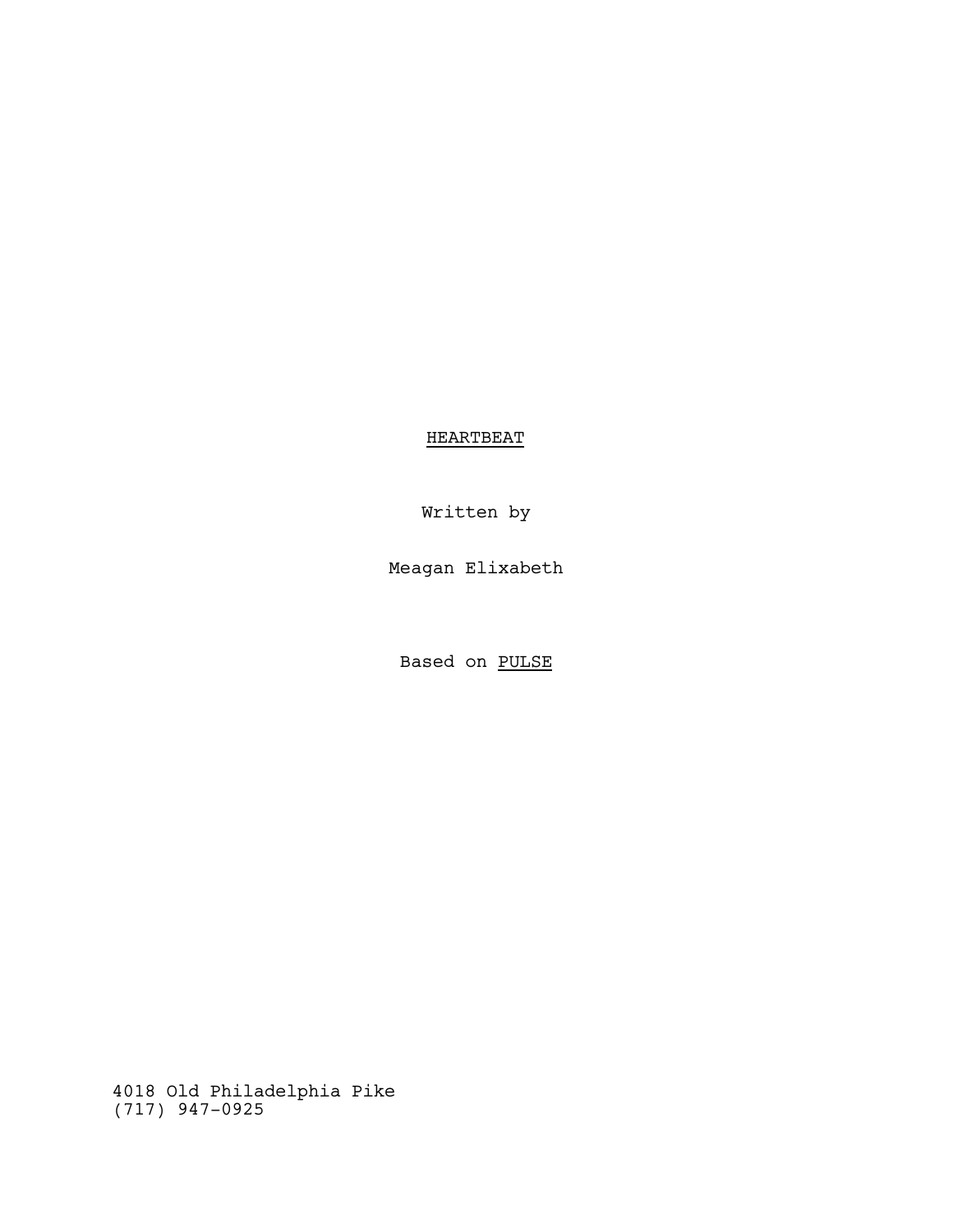INT. HOSPITAL ROOM - NIGHT

A heart monitor beeps.

ANTOINE, 23, in bright green jogging shorts, a white tank, and worn out running shoes, fills a vase with fresh flowers.

JULIA, 26, in bed, wears a bandage around her head, unconscious. Her oxygen mask fogs with each breath.

Antoine places a "Get Well Soon" card beside the vase.

ANTOINE I ran into Mark and Sheryl at the park today.

MARGARET, 63, in a business skirt, reads "Losing Faith in Faith" by Dan Barker in the corner.

Antoine tucks a blanket around Julia.

ANTOINE (CONT'D) They asked how you've been. You're in their prayers.

Antoine dabs Julia's brow with a bandana. He restes his hand on Julia's cheek.

> ANTOINE (CONT'D) I told them you're doing well. You're fighting.

Margaret crosses her legs and adjusts her glasses. She turns a page and frowns.

Antoine pulls a Bible from his backpack.

ANTOINE (CONT'D) God hears our prayers, He listens. He gives you strength and courage to keep fighting.

Margaret removes her glasses and closes her eyes. She pinches the bridge of her nose.

Antoine turns to a page in the Bible. He holds Julia's hand.

ANTOINE (CONT'D) "But those who hope in the Lord will renew their strength. They will soar on wings like eagles; they will run and not grow weary, they will walk and not be faint." Isaiah 40:31.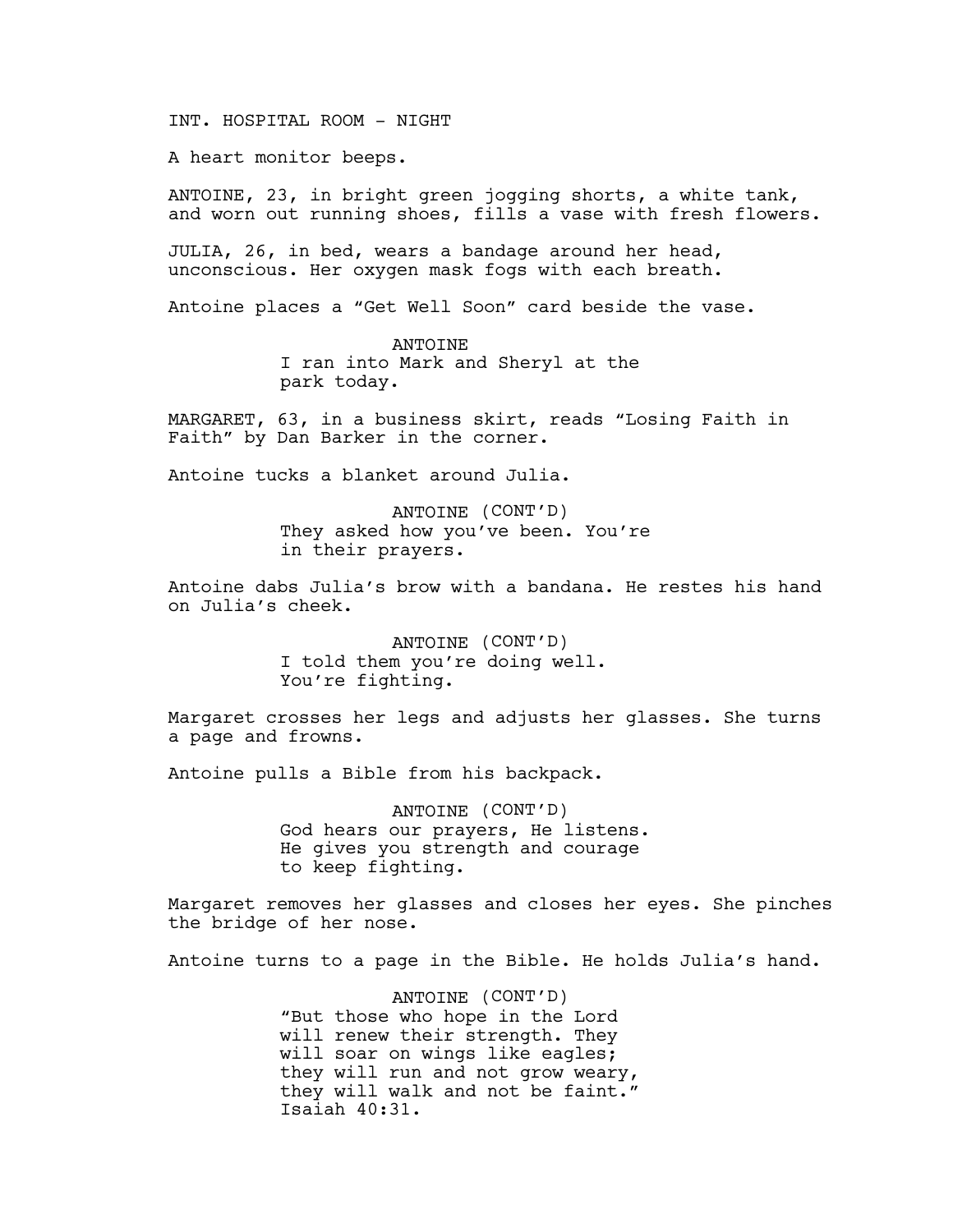A soft knock on the door is heard.

DOCTOR HARRIS, 47, enters.

DOCTOR HARRIS Good evening.

He closes the door.

DOCTOR HARRIS (CONT'D) I'm afraid that I have some difficult news.

Margaret plants both feet on the floor, closes her book.

MARGARET Don't draw it out.

Doctor Harris walks to the bedside.

DOCTOR HARRIS After six weeks, there have been no signs of improvement.

MARGARET Tell me something I don't know.

Doctor Harris examines Julia.

DOCTOR HARRIS We made a discovery during presurgery. The patient...

Antoine straightens in his chair.

**ANTOINE** 

Julia.

Doctor Harris marks his clipboard.

DOCTOR HARRIS ...is pregnant.

Antoine's knuckles turn white as he grips the Bible.

ANTOINE She's with child?

DOCTOR HARRIS By our calculations, she is about two month along. It's a miracle she didn't miscarriage.

Antoine hugs the Bible to his chest.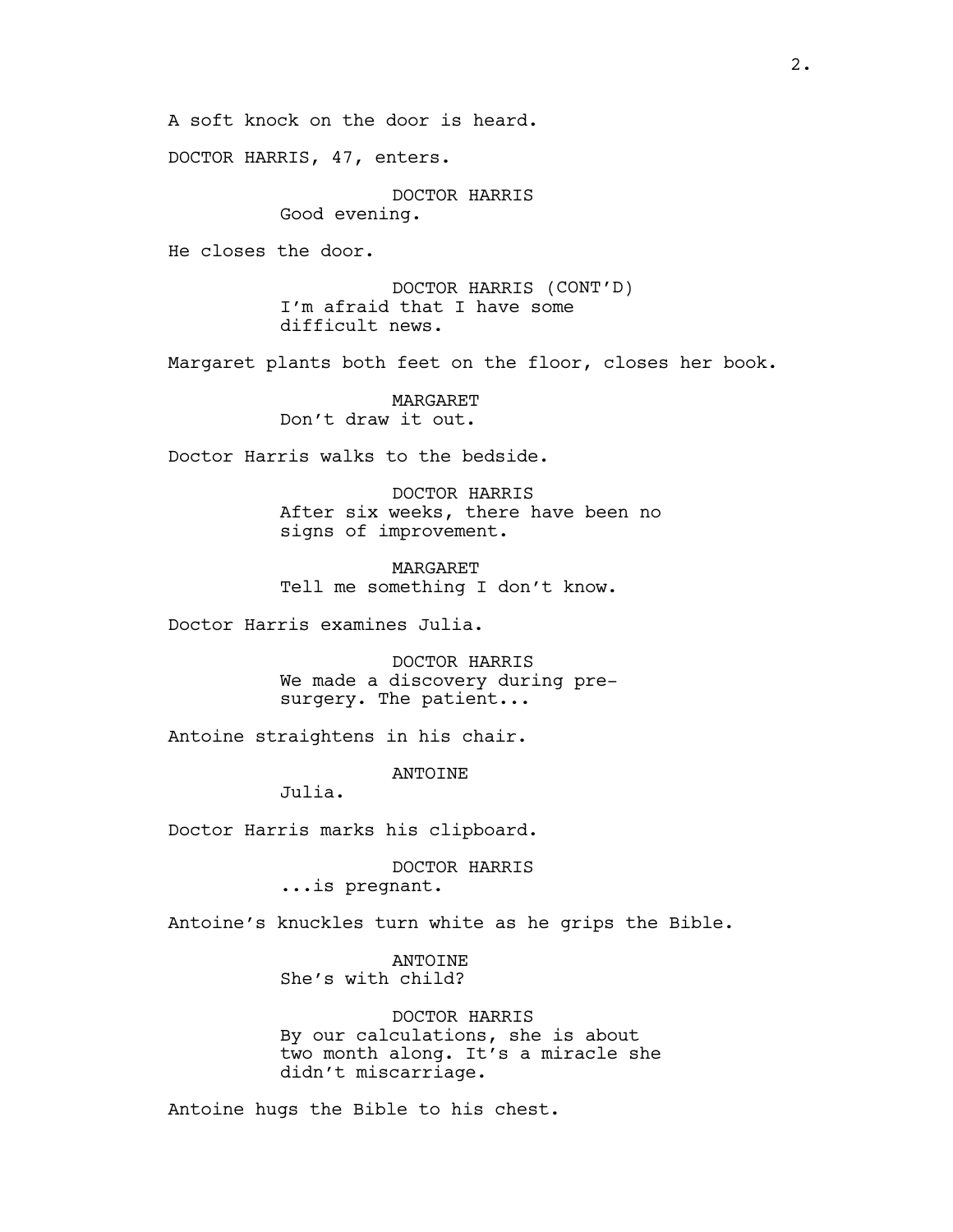DOCTOR HARRIS (CONT'D) The surgery was unsuccessful.

Margaret paces in the corner.

MARGARET What are the odds, Doctor Harris?

He flips a page over.

DOCTOR HARRIS At this rate, there is a ninetynine point eight percent chance your daughter will never wake up.

A pager beeps.

He pulls the pager from his pocket, looks at it.

DOCTOR HARRIS (CONT'D) It's your decision to continue life support. I'll give you some time to think it over.

Doctor Harris exits.

Antoine watches Margaret pack her book into her purse.

ANTOINE There's still a chance--

MARGARET Not nearly enough for the price.

Margaret lifts her purse strap onto her shoulder.

The heart monitor beeps.

ANTOINE Her heart's still beating.

MARGARET My daughter has been in the hospital, in a coma, six weeks.

Antoine holds up the Bible.

ANTOINE Julia will wake up.

MARGARET Can *you* afford the bills?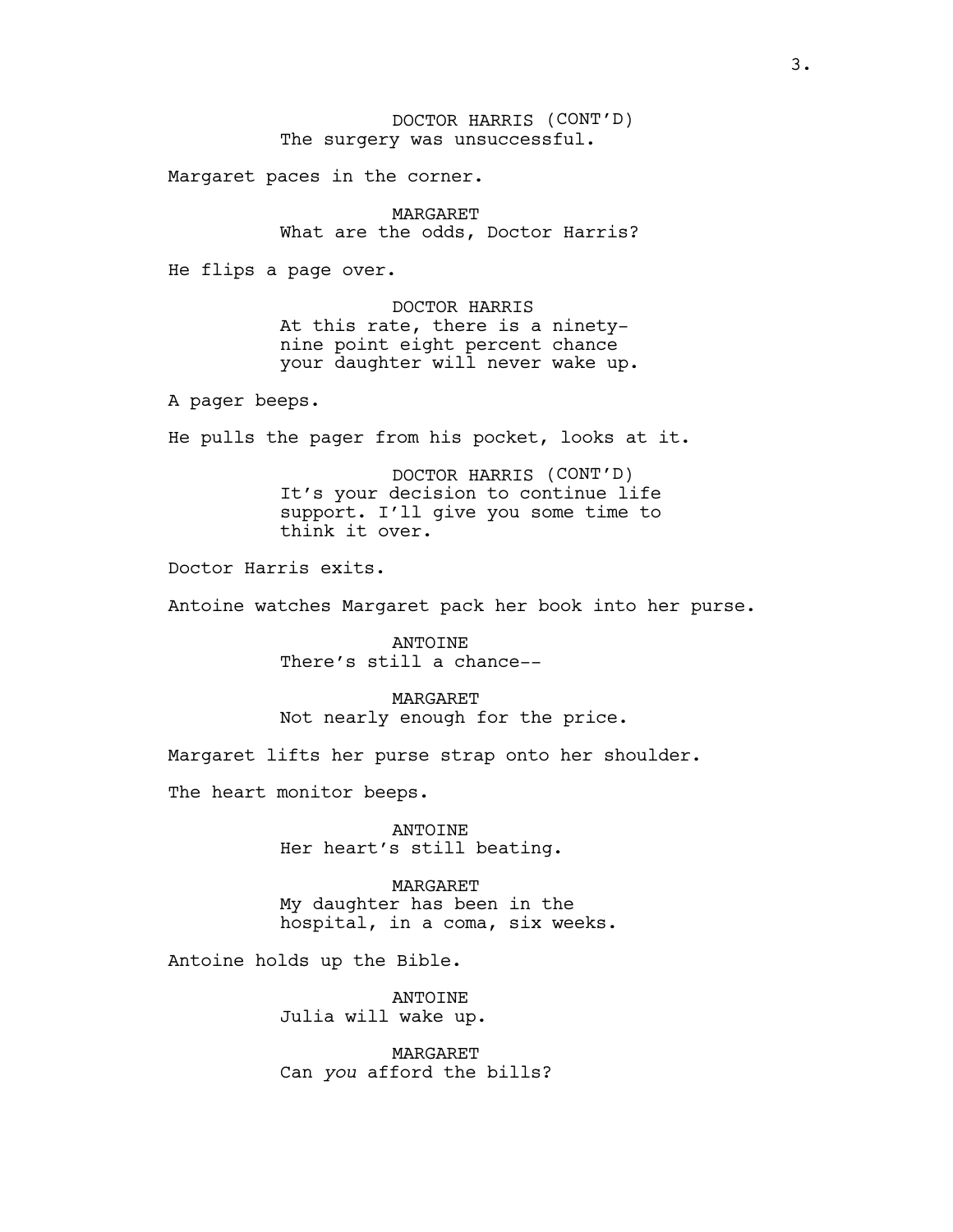Antoine glances at the contents of his open backpack: a sketchbook, dirty clothes, a container of coins.

> ANTOINE My caricatures will sell--

MARGARET Get a real job.

Antoine squeezes Julia's hand.

ANTOINE Julia supported my dream. I can't let her down--

MARGARET My daughter had a dream, too. Look at her now.

Antoine watches the fog in the oxygen mask gather and recede.

The heart monitor beeps.

Julia's hand twitches.

**ANTOINE** Wait. Her hand moved!

Margaret walks to the bedside. Her eyes scan over Julia.

ANTOINE (CONT'D) She moved, Margaret! Julia hears us, she's still fighting.

Margaret covers her eyes with her hand, hides her tears. She turns and walks to the door.

Antoine stands. His chair screeches on the floor.

ANTOINE (CONT'D) You can't end it. She's with child.

Margaret clenches her hands into fists.

MARGARET Who are you to tell me what to do?

ANTOINE I've been here everyday--

MARGARET Be grateful I allowed you in.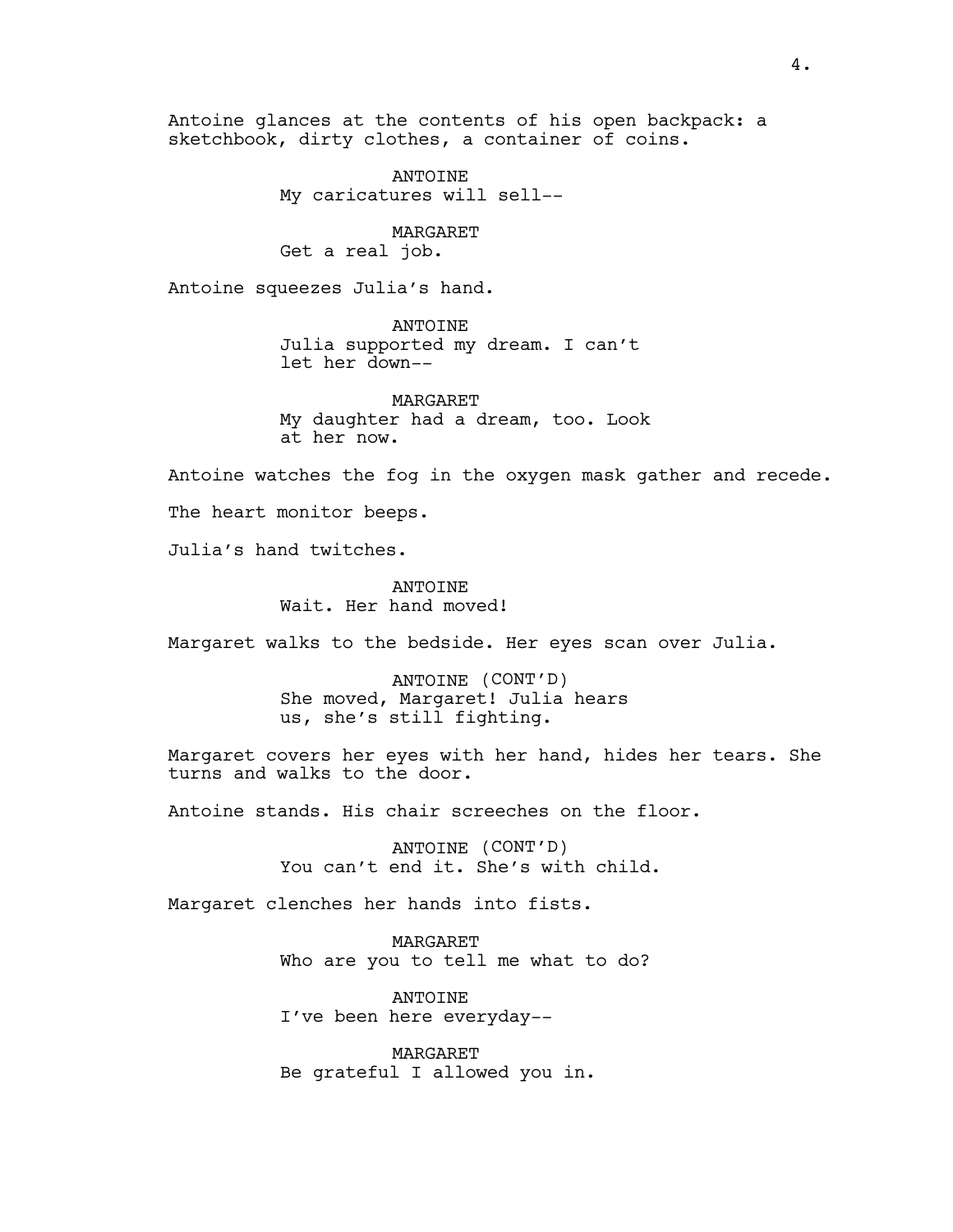ANTOINE The doctor said it's a miracle the child survived--

MARGARET If you have faith, why are you so reluctant to let my daughter go?

Antoine looks down at the Bible. He runs his hand along it.

ANTOINE You can't end their lives.

Margaret clutches her purse strap. She turns to leave.

MARGARET You are not married to my daughter. You do not have a say.

Antoine slumps in his chair.

Margaret exits.

INT. CHURCH - DAY

Sunlight leaks in through stained glass windows. A PRIEST lights candles by a statue of Jesus.

Antoine kneels at a church pew, his head bowed and hands pressed together in prayer.

> ANTOINE Father in Heaven. Julia is carrying our child. I know I have asked a lot from you--

His words catch in his throat.

ANTOINE (CONT'D) Please, please let Julia wake up. Dear God, I'm lost. I don't know what to do.

His shoulders shake with uncontrolled sobs.

ANTOINE (CONT'D) Please... Amen.

EXT. PARK - DAY

Antoine sits on a bench, his backpack beside him. He sketches in his book, glances up at a MAN standing before him.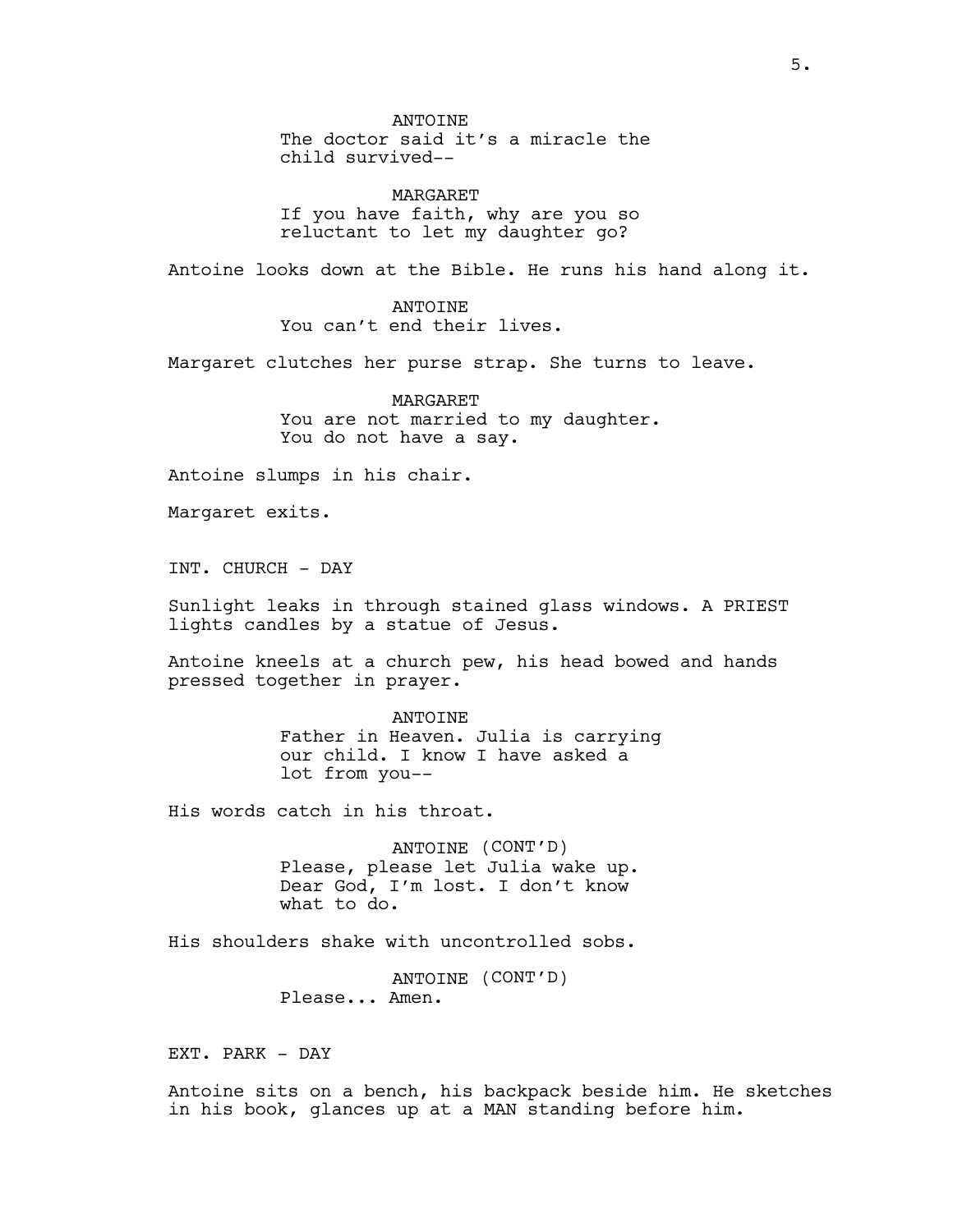## ANTOINE

All done.

He removes the caricature from the sketchbook.

The man takes it.

MAN This is great. How much?

ANTOINE Whatever you think it's worth.

The man hands Antoine a five-dollar bill and walks off.

Antoine places the bill into his tin can.

MARK and SHERYL walk down the path. Sheryl pushes a stroller. They pause when they reach Antoine.

> MARK Hey, saw you made a sale.

Antoine pats his tin can.

ANTOINE Yep, business is steady.

MARK How are you, Antoine?

The BABY begins to cry. Sheryl rushes to sooth him.

Antoine begins to pack up his things.

ANTOINE Things are looking up. Yesterday, the doctor said Julia's pregnant.

Mark and Sheryl exchange a look.

The baby sucks on a pacifier.

ANTOINE (CONT'D) I'm going to the hospital now.

SHERYL We'll pray for you all, Antoine.

MARK See you in church?

ANTOINE Yeah. See you Sunday.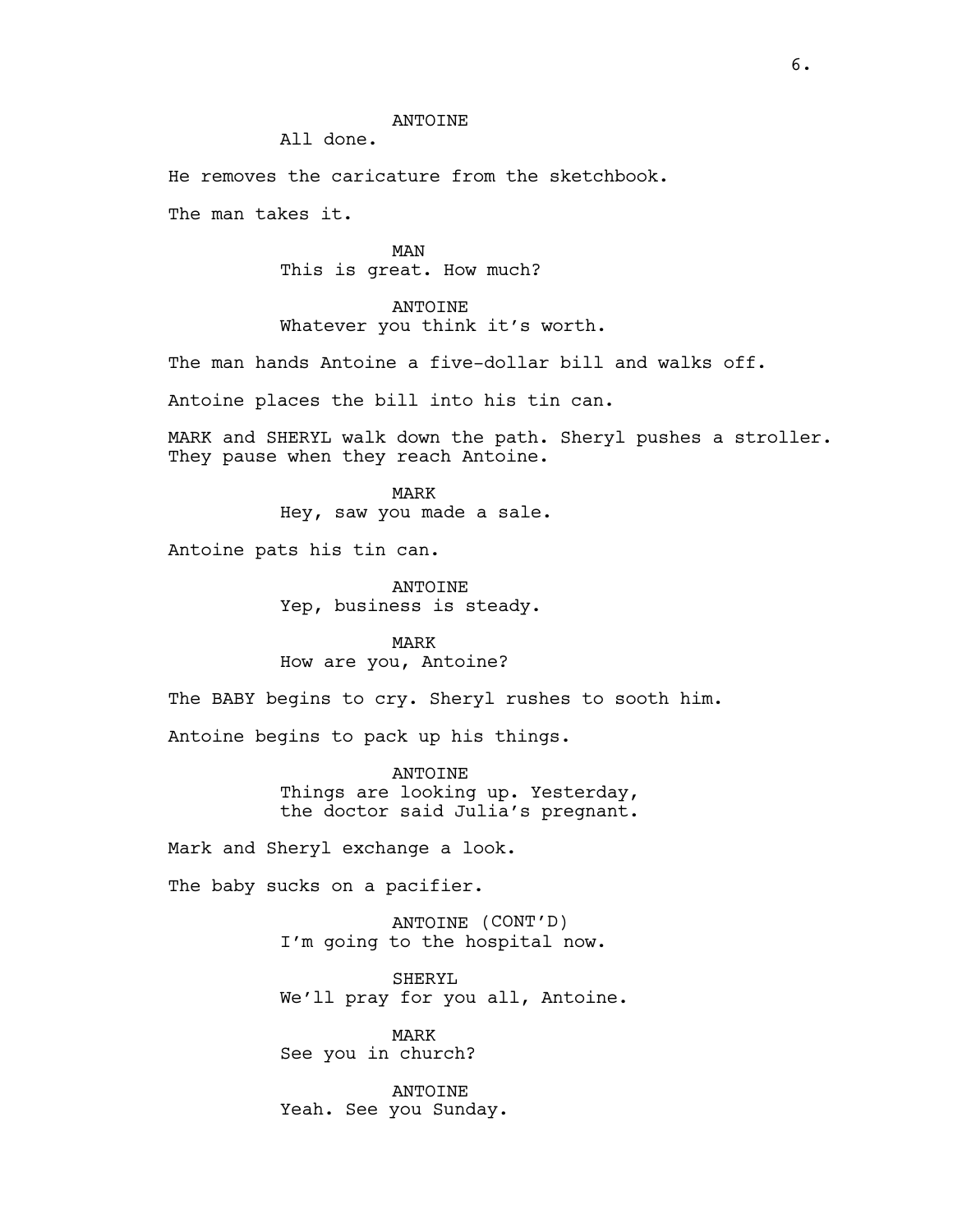INT. HOSPITAL ROOM - NIGHT

Antoine sits by Julia, holds her hand. His other hand hold the Bible.

Margaret enters. She takes her seat in the corner.

There's a soft knock at the door.

Doctor Harris enters.

ANTOINE Doctor, Julia moved her hand.

Margaret huffs.

MARGARET Ridiculous.

ANTOINE Last night. Her hand moved.

Doctor Harris looks down at his clipboard.

DOCTOR HARRIS It is probable that the patient had an involuntary movement. There is no record of response.

ANTOINE

She's listening to us. You said yourself that it's a miracle the child survived.

Doctor Harris continues to flip through the charts.

DOCTOR HARRIS A miracle she did not miscarriage. With the patient's current condition, it's highly improbable she'll wake up. She won't be able to sustain the pregnancy.

Margaret removes "LOSING FAITH IN FAITH" from her purse.

MARGARET I have made my decision, Doctor.

She stares at the book for a moment, places it on the table. The "Get Well Soon" card falls to the floor.